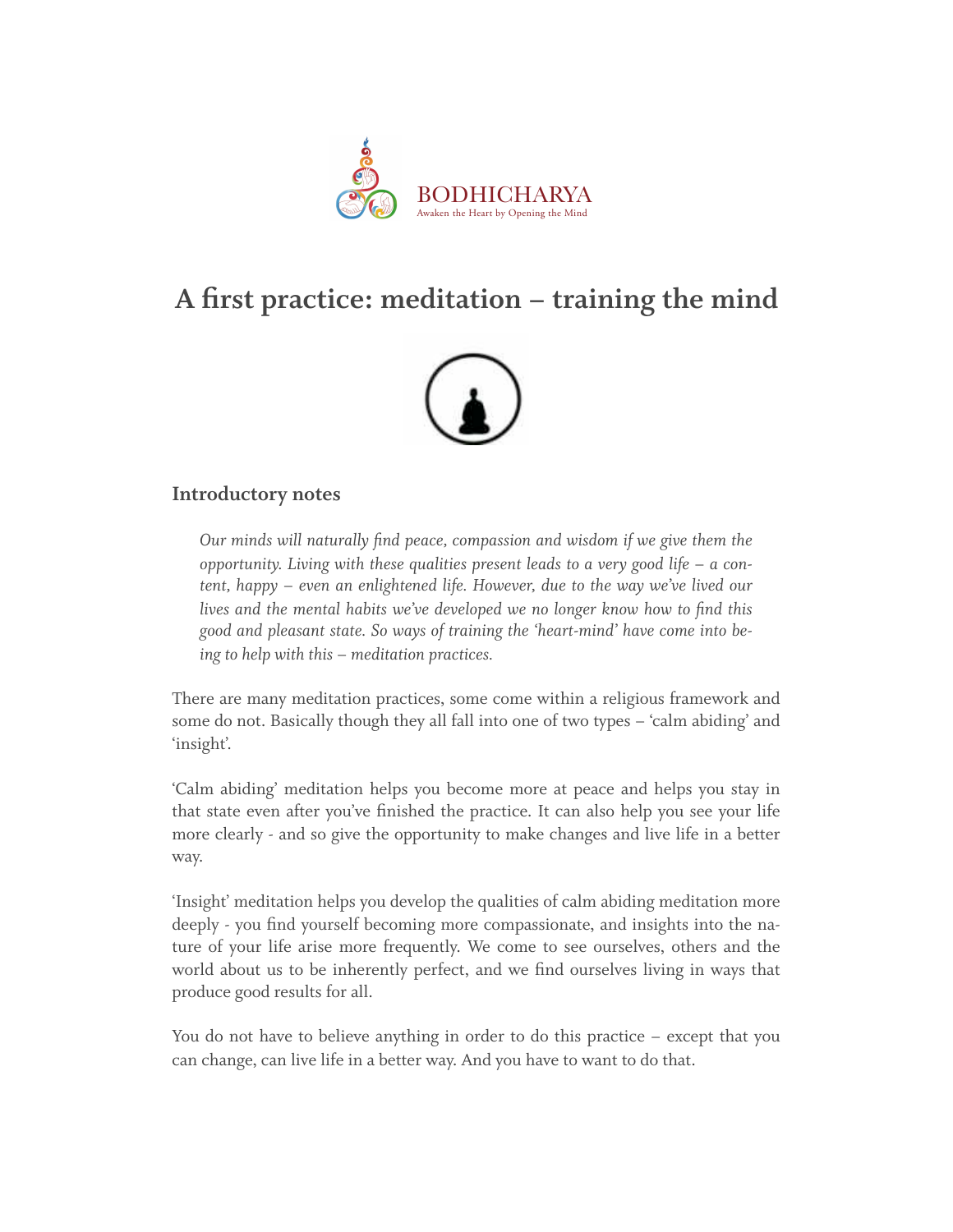## **Calm abiding - practice guidelines for counting the breath**

Meditate in a quiet, well ventilated room. The room should be neither too bright nor too dark. Wear clean clothing that does not restrict your waist or legs. Find the most stable position you can – sitting on either a chair or on a meditation bench. If you are very flexible you can use a meditation cushion sitting in a cross legged position. Sit on the front half of the cushion and, with each meditation period, alternate the leg you place on top. Do not persist in using a meditation cushion if you find the position painful.

The most important thing is to be sitting in an upright position, not resting against anything, and at the same time to be completely relaxed. The stomach in particular should not be held in or constrained.

To centre yourself, sway the body gently from left to right and then backwards and forwards. Allow the natural curves of the spine to form at the neck and in the small of the back. The head should be held upright – the chin should be slightly tucked in. The tongue is held lightly against the back of the top teeth with the lips and teeth closed

The hands are arranged into a kind of circle – put your right hand on your lap and then cover the fingers of the right hand with the fingers of the left-hand. Now bring the two thumbs together to touch in such a way as to make a circular shape. The hands should then be placed gently against the stomach with the thumbs roughly at the height of the naval (an alternative to this is to place the hands separately each one on or near its knee).



Keep the eyes open and lowered, allowing your gaze to fall on the wall or floor in front of you. Keep the eyes gently focused – do not stare. If you wear glasses it's generally best to leave them on.